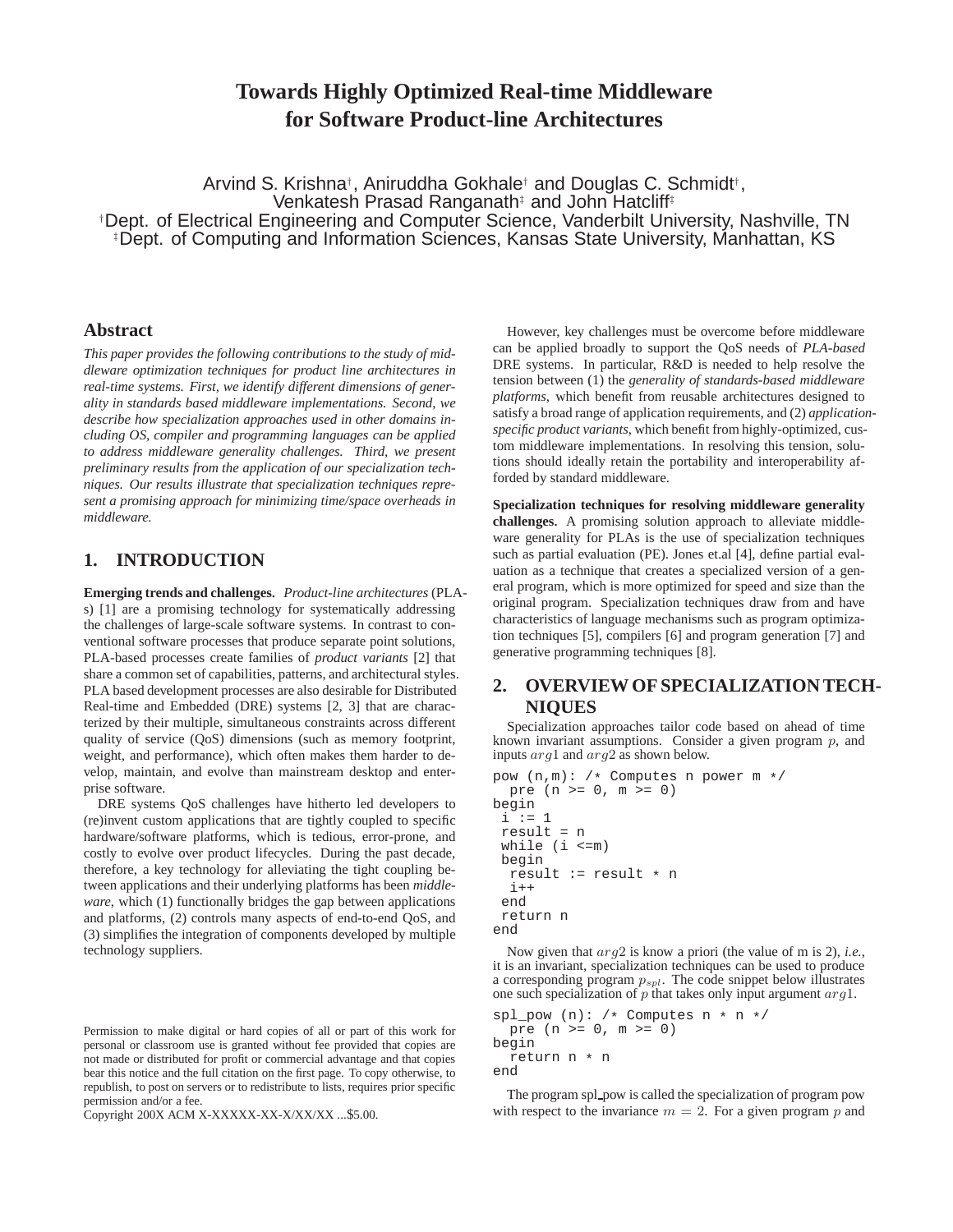its specialization  $p_{spl}$ ,

$$
output(p) = output(p_{spl})
$$
\n(1)

$$
speed(p) < speed(p_{spl}) \tag{2}
$$

are necessary conditions and

$$
size(p) > size(p_{spl})
$$
\n(3)

is a desirable condition. Specialization techniques simultaneously combine characteristics of: (1) **program optimizer**, by producing a specialized program, which has the same behavior as the original version, but takes lesser steps, (2) **compiler**, by using techniques like constant propagation (replacing arg1 with the constant value), and (3) **program generator**, by generating the optimized version of the program, either source or object code directly.

#### **2.1 Specialization Example**

In this section we show a concrete example of program specialization technique based on the C++ Standard Template Library (STL) that provides a set of containers (Abstract Data Types) and algorithms that can be used for PE. The code snippet below illustrates how template meta programming techniques can be used as a mechanism for partial evaluation.

```
template<int X>
struct fibo_num {
  static const num = fibo_num \langle X-1\rangle::num +
    fibo num<X−2>::num ;
}
template\Diamondstruct fibo num < 0 {
  static const num = 1; /* 0th number */}
template\Diamondstruct fibo num <1> {
  static const num = 1; /* 1st number */}
template\Diamondstruct fibo num < 2 {
 static const num = 1; /* 2nd number */}
```
The code above computes the  $n^{th}$  fibonacci number. However, this computation is done at compile time using PE as follows. Consider the following statement:

#### const int fibo  $10 =$  fibo num  $\langle 10 \rangle$ ::num;

To evaluate fibo 10, a C++ compiler recursively instantiates templates fibo\_num<9...1> to compute the  $10^{th}$  number. Thus all occurrences of fibo 10 are substituted with the value directly thereby improving program space and speed.

### **2.2 Specialization Mechanisms Applied to Different Domains**

Specialization mechanisms have been applied to different domains including scientific applications, functional programming, operating systems and database systems. In computer graphics for example, ray tracing algorithms compute information on how light rays traverse a scene based on different origination. Specialization of these algorithms [9] for a given scene have yielded better performance rather than general purpose approaches. Similarly in databases [10], general purpose queries have been transformed into specific programs optimized for a given input. Similarly, training neural networks [11] for a given scenario has improved its performance.

The earliest of the efforts in Synthesis Kernel [12] pioneered the idea of generating custom system calls for specific situations. The motivation was to collapse layers and to eliminate unnecessary procedure calls. Others have extended this approach to use incremental specialization techniques. For example in their work [13], Pu et al., have identified several invariants for a operating system read call for HP UX platform. Based on these invariants, code is synthesized to adapt to different situations. Once the invariants fail, either re-plugging code is used to adapt to a different invariant or default unoptimized code is used.

Specialization techniques have also been applied to various generations of middleware. [14] describes the use of the Tempo C program partial evaluator tool to automatically optimize common software architecture structures with respect to fixed application contexts. For instance, the authors show how partial evaluation can be applied to fold together and optimize layers in early generations of middleware, *i.e.*, a remote procedure call (RPC) implementation, by specializing RPC invocations to the size and type of remote procedure parameters (yielding speed-ups of 1.7x and 3.5x).

# **3. SPECIALIZING MIDDLEWARE IMPLE-MENTATIONS**

Traditional specialization techniques have been used to optimize applications in function/logic programming. There does not exist any partial evaluation tool for object oriented programming languages such as C++ or Java. Other program specialization techniques are commonly used in optimizing compilers. Distributed Object Computing (DOC) middleware displays several characteristics amenable to specialization such as (1) ability to run on different platforms, (2) multitude of configuration options and (3) design for flexibility and generality. Using a similar approach as an optimizing compiler, specialization may be used to produce leaner and meaner middleware implementations more tailored to the operating context.

This section presents sources and methods of applying specialization techniques to middleware. The description for each of the specialization techniques are structured as follows: We first describe the motivation and opportunity for specialization, then at a high level illustrate how the specialization can be carried out. Finally, we show preliminary empirical results from our specialization application on the TAO [15] open-source C++ CORBA middleware that is widely used in production DRE systems (www. dre.vanderbilt.edu/users.html).

#### **3.1 Opportunities for Middleware Specialization**

To improve performance and footprint for different applications, middleware implementations incorporate several horizontal (general purpose) optimizations such as predictable and scalable (1) request demultiplexing techniques, that ensure  $O(1)$  look up time [16] and collocation optimization, which bypasses the network when client and server reside in the same address space. However, these optimizations are still generic, for example redundant checks for remoting are performed to accommodate for generality, *i.e.*, capability to communicate over the wire as well. In the remainder of this section, we describe different dimensions of middleware specializations that we are working on to improve middleware QoS above and beyond existing general-purpose optimizations.

**Specialization for target location***.* The collocation optimization in middleware bypass the network completely when both the client and server objects are collocated. However, in this situation, middleware is also general purpose, *i.e.*, it still can send and request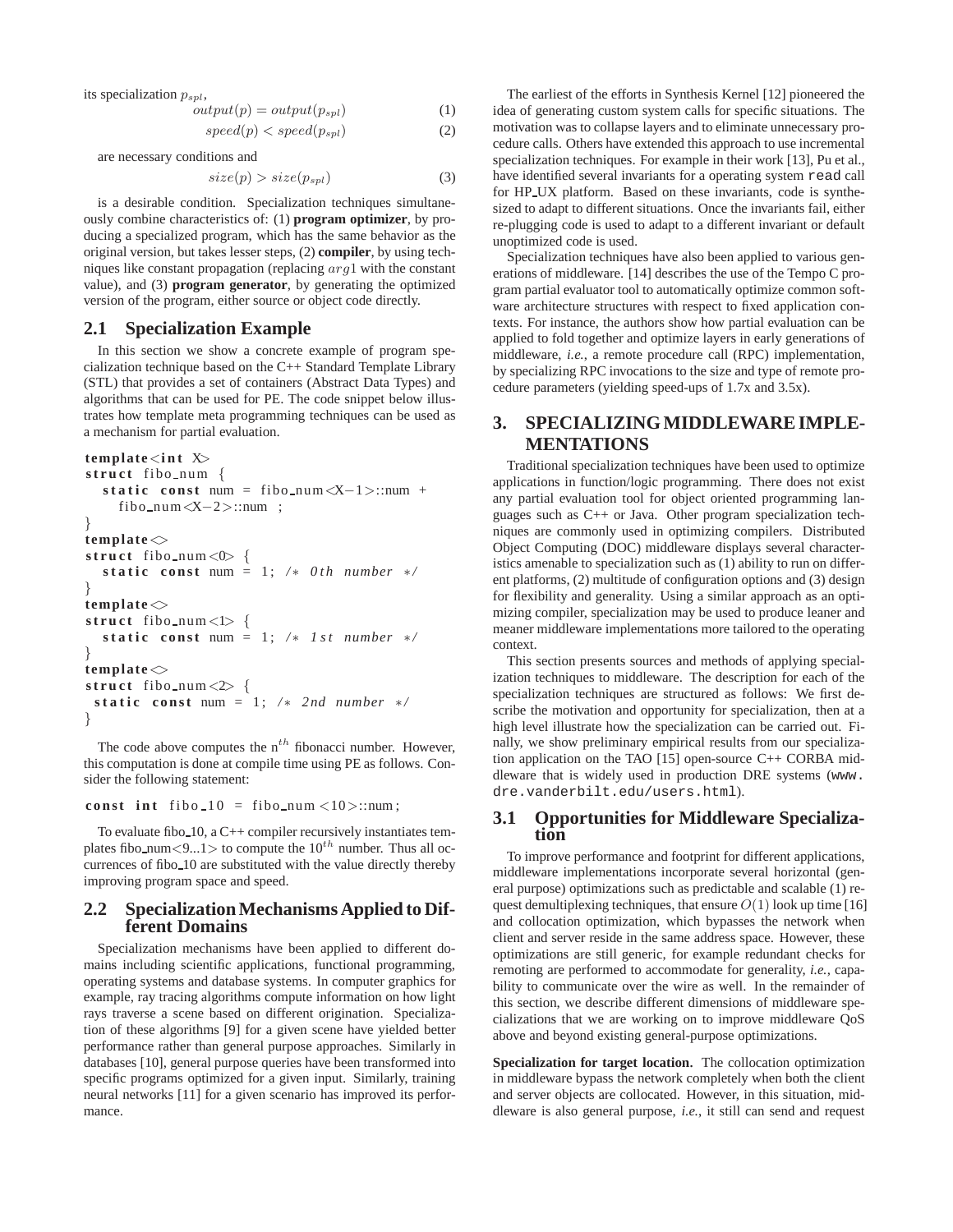remote CORBA requests. Similarly, an object may be a "sink", *i.e.*, only receive events and updates from other sources but never send out any events itself. General purpose middleware works in both cases, however, considerable footprint and performance improvements can be obtained by eliminating unnecessary checks and code within the middleware.

For example, in the special collocation case where there is no remoting, *i.e.*, there is no need to make remote calls and the code required to make remote connections (connection handling code) can be eliminated; same case for sink components. Further, in the collocated case, as all calls are known a priori to be on the same node, checks to see if a call is remote or local can also be eliminated. These checks span multiple layers within the middleware, including message invocation classes in the I/O layer and object proxies in the ORB core layers.

**Extrapolate rather than send***.* HTTP caching works by storing web pages in a local machine and servicing requests to the remote page from the local cache. After a given time, the web page expires and a remote request is sent. A CORBA client/server performance can be improved via caching. For example, before sending a request to the server, a client can check to see if it has a previous response which is still valid. This eliminates a roundtrip overhead. Some middleware implementations, including ACE+TAO support a mechanism called Smart Proxies [17] which enable extrapolation rather than sending a request to the server.

**Specialize middleware framework implementations***.* Middleware is often developed as a set of frameworks that can be extended and configured with alternative implementations of key components, such as different types of transport protocols (*e.g.*, TCP/IP, VME, or shared memory), event demultiplexing mechanisms (*e.g.*, reactive-, proactive-, or thread-based), request demultiplexing strategies (*e.g.*, dynamic hashing, perfect hashing, or active demuxing), and concurrency models (*e.g.*, thread-per-connection, thread pool, or threadpre-request). However, most applications only use a subset of the different features provided by the middleware framework. For example, certain applications use only the TCP/IP protocol for communication or use the thread-per-connection concurrency strategy. In this situation, the frameworks can be specialized to eliminate dynamic dispatching overheads based on the type of concrete component used by the application that is know a priori.

**Specialize deployment platform characteristics***.* Another key dimension of generality stems from the deployment platforms on which middleware and PLA applications are hosted. Examples of this deployment platform generality include different OS-specific system calls, compiler flags and optimizations, and hardware instruction sets. Every OS, compiler, and hardware platform provide different configuration settings that perform differently and can be tuned to minimize the time/space overhead of middleware and applications. For example, sendfile() optimizations available on certain platforms, such as Linux can be used to avoid data copies between middleware and kernel buffers thereby minimizing end-toend latencies for application using the middleware.

### **3.2 Summary of Results**

In this section we present preliminary empirical results for target object location specialization discussed in Section 3.1. This specialization targets collocated components that do not require remoting capabilities. In this case, remoting checks along the request/response processing path within the middleware can be eliminated. This specialization is applied above and beyond the standard collocation optimization supported in a Real-time CORBA implementa-



**Figure 1: Results for Target Object Location Specialization**

tion and completely eliminates remoting tests (the generality) in the collocation optimization. The specialization is compatible with the CORBA specification since no changes are made to the CORBA interfaces.

All experiments were performed on an Intel Pentium III 851 Mhz processor with 512 MB of main memory running on Linux 2.4.7 timesys-3.1.214 kernel, which contains a very predictable real-time kernel module. The TAO middleware used for the experiments was version 1.4.7, which was compiled with gcc version 3.2.2.

Figure 1 shows the footprint and throughput improvements accrued by the target object location specialization. As shown in the figure, footprint for a collocated application improves by ∼40 kiloBytes, which is a 12% improvement over the general-purpose TAO implementation. This specialization also removes redundant tests along the critical path, which improves end-to-end throughput by ∼7% over the general-purpose collocation optimization implemented by TAO. These results show how eliminating redundant remoting functionality can improve size and performance of generalpurpose middleware.

Figure 2 illustrates the QoS improvements accrued by applying all of the middleware specializations discussed in Section 3.1 to a remote CORBA operation. The average end-to-end latency for the specialized TAO dropped by ∼43%, while the dispersion measure was twice as good as general-purpose optimized TAO implementation, indicating considerable improvement in predictability, which is essential for DRE systems.



**Figure 2: Results for Cumulative Specialization Application**

Similarly, the 99% bound values for the specialized TAO im-